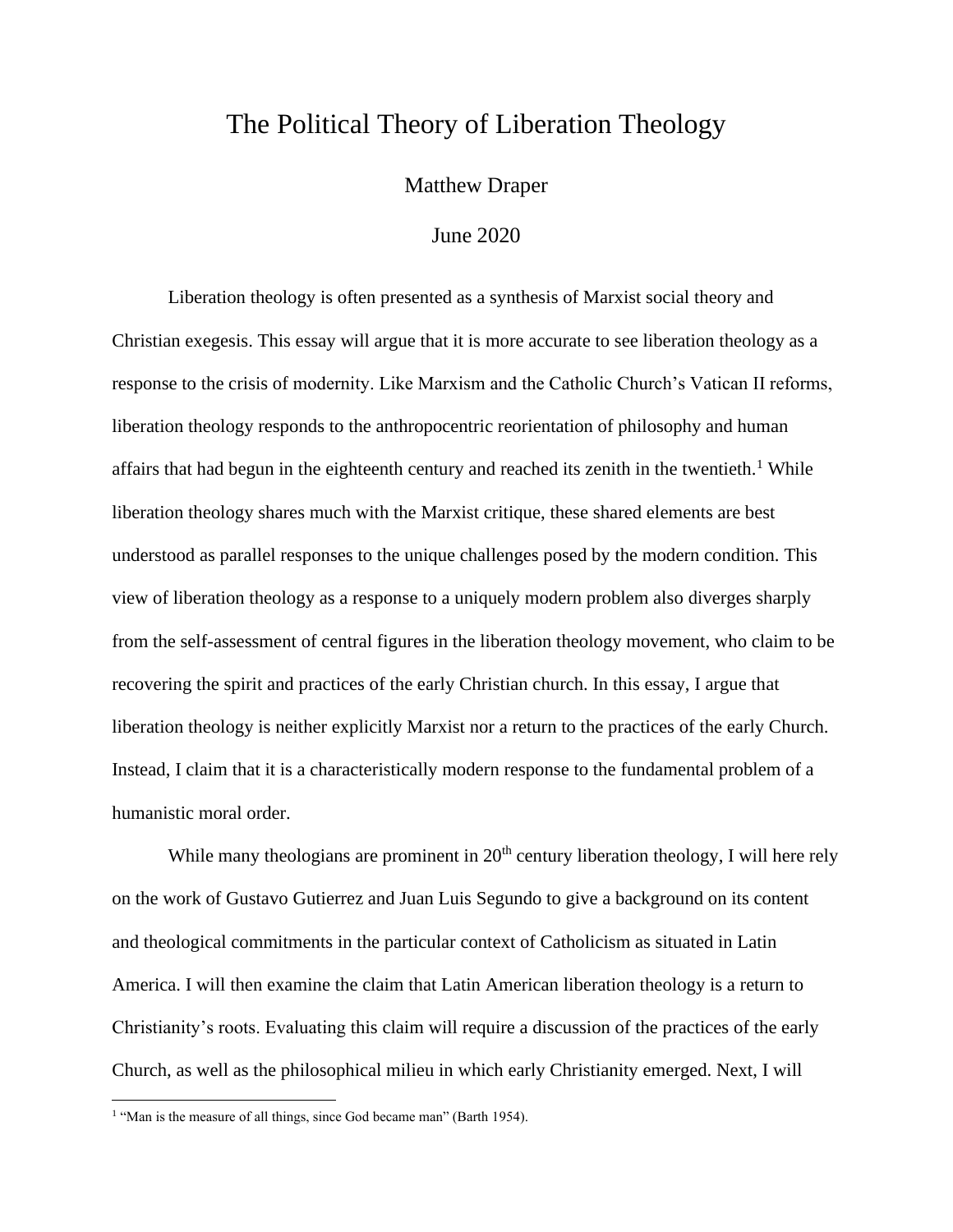examine the emergence of Latin American liberation theology as a reform movement within Catholicism, and contrast this with parallel developments in Iranian liberation theology and its role as a reform movement within Shi'a Islam. By means of this comparison, I hope to elucidate the process by which religious traditions are forced to respond to the secular philosophical developments characterizing particular eras, and I will argue that the scale of the ensuing transformation can be inadvertently magnified by a failure to anticipate and accommodate a changing world. <sup>2</sup> Finally, I will contrast the commitments of liberation theology with those of Marxism, showing that despite their distinctions, both movements can be characterized as responses to the modern condition.

In a sense, we can trace the growing role of the individual in the Catholic Church from at least the Reformation. Behind the vernacular bibles and the active congregations of sixteenthcentury Protestant Europe lay the notion that a satisfying faith entailed more than passive participation in ritual and intercession, and required active individual involvement both in textual interpretation and in deciding the content and form of religious ritual. Over the ensuing centuries, the Roman Church reluctantly followed this inexorable trend toward popular involvement, and the reforms of the Second Vatican Council concretized a long process of change that brought the Church into greater alignment with public opinion regarding the centrality of the individual.

The intellectual transformations undergirding this change in attitudes are far beyond the present paper's scope. However, for our purposes it will be sufficient to note that as focus shifted from God to man, attention was inexorably drawn from the hereafter to the here-and-now. In a medieval church sternly committed to the inescapable damnation of the vast majority of mankind, present living conditions were seldom an object of much concern. By contrast, a

<sup>&</sup>lt;sup>2</sup> A corollary of this observation is that particular exegeses are ultimately in some sense functions of the contemporaneous philosophical landscape.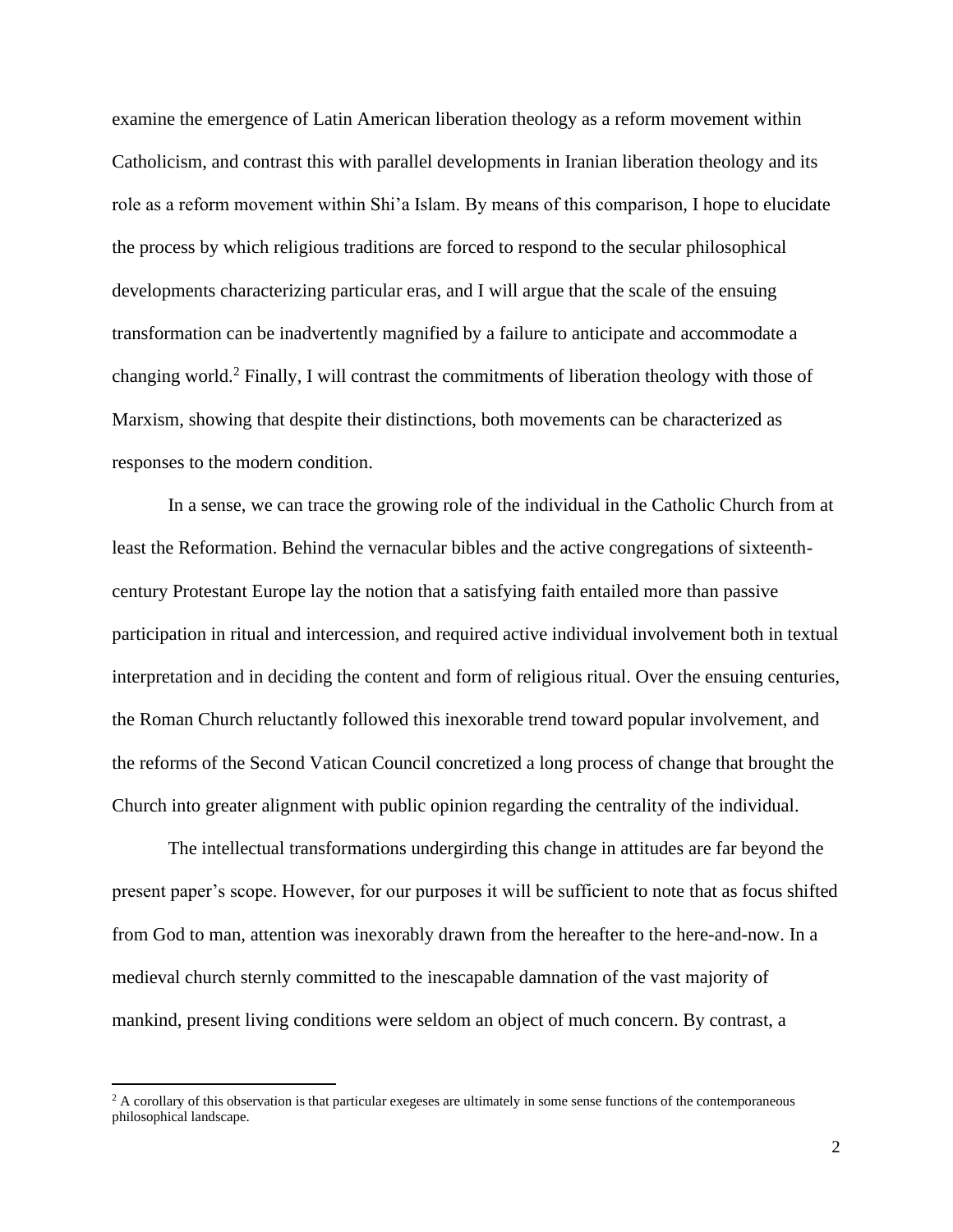church committed to the importance of individuals must perforce commit to reducing their suffering. Thus the Second Vatican Council (Vatican II) of 1962-1965 explicitly "focuse[d] its attention on the world of men" and stated that "human society deserves to be renewed" (*Gaudiam et Spes* 2-3). The prelates discerned that humankind has entered "a new stage of history," characterized by "profound and rapid changes...triggered by the intelligence and creative energies of man" (4). Vatican II set in motion what John XIII called a process of "*aggiornamento*", of bringing the church "up to date" (June 1961). The manifestations of this process included the reorientation of the celebrant toward the congregation, mass conducted in the vernacular, and even a modest reduction in the majesty of clerical regalia. These developments are traceable to what the Council called "the birth of a new humanism, one in which man is defined first of all by this responsibility to his brothers and to history" (*Gaudiam et Spes* 55).

#### *Liberation Theology in Latin America*

In Latin America<sup>3</sup>, liberation theology emerged within the Catholic clergy, motivated by a visceral reaction against widespread poverty and social injustice. In the 1960s and early 1970s, these reactions were expressed in prominent works by Gustavo Gutierrez and Juan Luis Segundo, with later contributions by Jon Sobrino and Leonardo Boff, among others. At an episcopal conference held in Medellin in 1968, the Council of Latin American Bishops (CELAM) echoed the Vatican II emphasis on human agency, stating that "man himself is the one responsible and "the principal author of his success or failure" (Populorum Progressio #15). However, CELAM gave these principles a particularly Latin-American interpretation, calling for

<sup>&</sup>lt;sup>3</sup> I must confess some misgivings about the term 'Latin America'. On a recent journey across Campeche and Chiapas, I recall asking the people I met if they felt "latinoamericano". They laughed at me, and told me they were Maya. The use of a European language family to label the descendants of a people systematically enslaved by Europeans rankles (compare the derogatory use of the Anglo-Saxon word for foreigner ("Welsh") to characterize the original inhabitants of Britain). In the absence of a widelyaccepted substitute, however, I will conform to prevailing usage. It is worth noting Gutierrez's occasional use of the word "Indo-American" as a synonym for Latin America.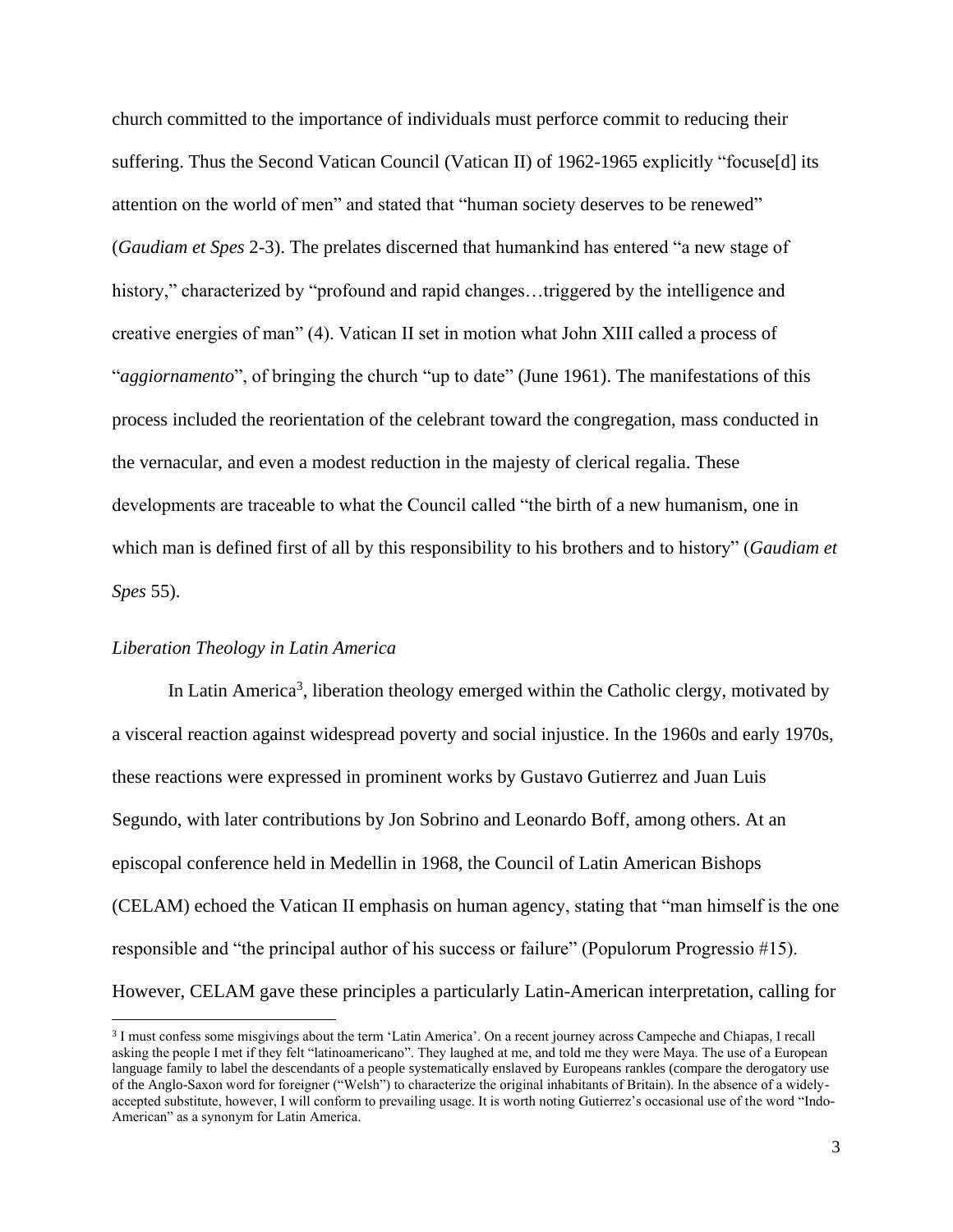the clergy to reduce ties with the establishment to permit freer criticism of injustice and acknowledging the Church's relative material prosperity in the face of widespread poverty (Abalos 1969).

Underlying this transformation was a reinterpretation both of liberation and of theology. Gutierrez interpreted theology to be critical reflection, not on God but on human *praxis*. He argued that theology "must be man's critical reflection on himself" (Gutierrez 1973:11), leading to "a theology which does not stop with reflecting on the world, but rather tries to be part of the process through which the world is transformed" (15). Similarly, he understood liberation to be both an internal and an external event, comprising physical liberation as well as liberation from ideology (30-31). Internal liberation so understood requires dissenting from a society's prevailing values, because these values are an expression of existing power structures.<sup>4</sup> Gutierrez explicitly invoked Marcuse's Great Refusal as the type of radical break that would be necessary to achieve internal liberation, which if achieved would produce "an individual in solidarity with all mankind" (33). Understood in this way, the theologian is a kind of guide, explaining the meaning of events and providing a framework within which this break from unjust structures can be made. 5

Segundo similarly saw theology as fundamentally connected to practice, though he is more explicit than Gutierrez about the necessity of rooting that practice in partiality for a particular community (Segundo 29). Insisting that theology is necessarily ideological, Segundo criticized attempts to escape from bias and partiality as suffused with unconscious political commitments, and that as a result past theologians had unconsciously supported the powerful

<sup>4</sup> "In order to achieve this non-repressive society, however, it will be necessary to challenge the values espoused by the society which denies human beings the possibility of living freely" (31). Compare Bourdieu's *La Distinction*.

<sup>&</sup>lt;sup>5</sup> "But if theology is based on this observation of historical events and contributes to the discovery of their meaning, it is with the purpose of making Christians' commitment within them more radical and clear. Only with the exercise of the prophetic function understood in this way, will the theologian be—to borrow an expression from Antonio Gramsci—a new kind of "organic intellectual"" (Gutierrez 13).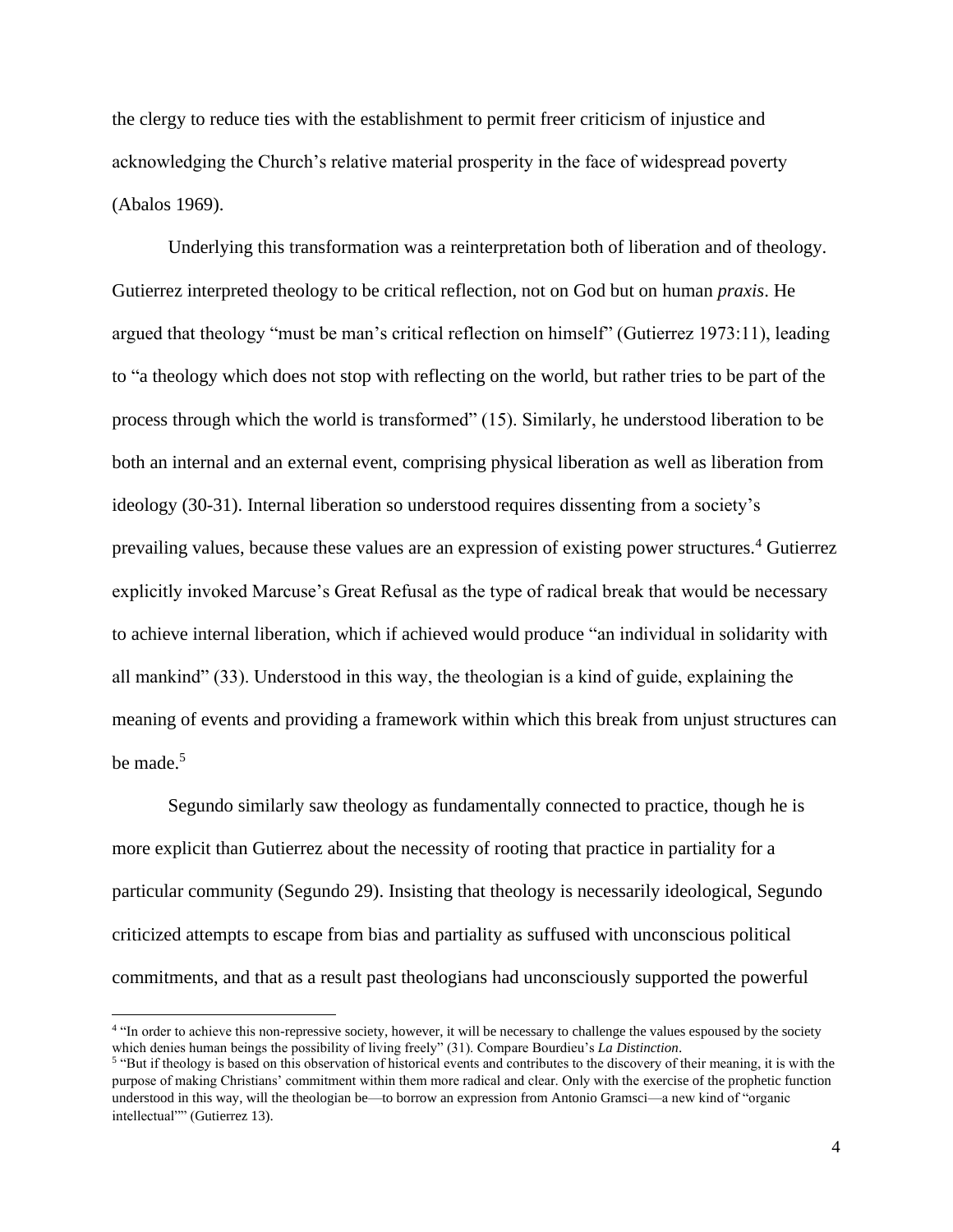against the weak (9). He applied the concept of a "hermeneutic circle" to theology, arguing that we can liberate our theology from its inherent conservatism and "false objectivity" only when we are sufficiently challenged by our circumstances to question our basic concepts and provoked by this questioning to a new exegetical understanding (39). So liberated, theology becomes a mechanism for provisionally instantiating political ideology (in the non-normative sense) through faith. Segundo held that while faith without works is dead, "[f]aith without ideologies is equally dead" (181) because it is only "faith incarnated in successive ideologies" that allow us to know God's purpose in the world  $(129)$ .<sup>6</sup>

Significantly, Gutierrez was explicit that injustice is wrong because it offends our moral intuitions, not because it violates textual proscriptions.<sup>7</sup> Injustice is a sin, not against God but against man. In this sense, as he wrote, "…the world has gradually been acknowledged as existing in its own right…the world has slowly asserted its secularity" (66). He took an existentialist view of religion's metaphysical priority, arguing that "…rather than define the world in relation to the religious phenomenon, it would seem that religion should be redefined in relation to the profane" (67). This is clearly a new kind of theology, with a powerful focus on the present world. Gutierrez argued that "[w]e can no longer speak properly of a profane world, [because] salvation is not something otherworldly, in regard to which the present life is merely a test"  $(151)$ .

On the basis of this humanistic reevaluation of mundane experience, Gutierrez was led to reassess the role of the Church, castigating it for its complicity in widespread poverty and injustice. He wrote that "[t]he majority of the Church has covertly or openly been an accomplice of the external and internal dependency of our peoples. It has sided with the dominant groups,

<sup>&</sup>lt;sup>6</sup> "...we let the faith be fleshed out in human, provisional ideologies" (129).

<sup>7</sup> "…the scope of misery and especially of the oppressive and alienating circumstances in which the great majority of humankind exists...is offensive to humankind and therefore to God" (64).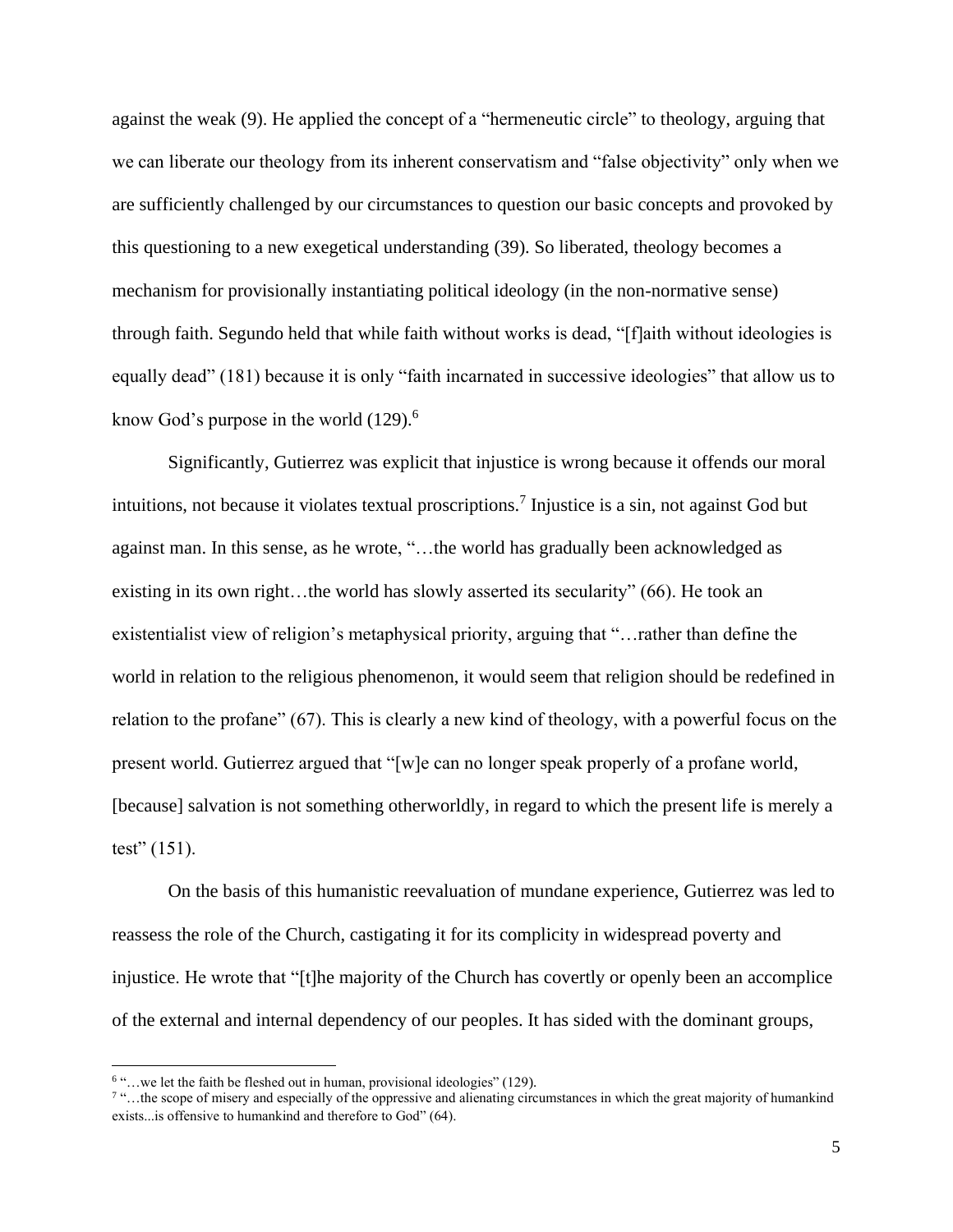and in the name of "efficacy" has dedicated its best efforts to them"  $(139)$ .<sup>8</sup> Gutierrez identifies an ecclesiastical model he calls the "distinction of planes," whereby clergy and laity were to operate in separate spheres, with the clergy providing advice but refraining from direct action in the world (56-57). Although this division was moderated in Europe by the formation of lay apostolic communities, such interpenetration did not occur in the Latin American church, which continued to see direct political action as a betrayal of its role well into the twentieth century (58). As Gutierrez saw it, this model led the Latin American clergy to side with powerful interests. The distinction of planes model thus had the effect of "concealing the real political option [choice] of a large sector of the Church—that is, support of the established order" (64), and groups benefitting from this ecclesiastical disinterest were eager to retain the arrangement. Gutierrez and Segundo agree that this clerical inaction served established interests at the expense of the poor.<sup>9</sup>

Gutierrez's humanistic exegesis makes possible a new role for the Latin American Church. By emphasizing the moral primacy of the poor and incorporating direct ecclesiastical action to better their condition into the Church's mandate, Gutierrez believed that the Christian message would resonate more fully among them. As he put it, "[a] clear option in favor of the oppressed and their liberation leads to basic changes in outlook; there emerges a new vision of the fruitfulness and originality of Christianity and the Christian community's role in this liberation" (104). Indeed, to reconsider the Christian mission in this way would fundamentally alter the role of the Church, as later exhibited by Brazil's base ecclesiastical communities.<sup>10</sup>

<sup>&</sup>lt;sup>8</sup> "As a whole the Church in the past has reflected—and indeed still reflects—the ideology of the dominant groups in Latin America. This is what has begun to change" (134).

<sup>&</sup>lt;sup>9</sup> "...the social influence of the Church is a fact. Not to exercise this influence in favor of the oppressed of Latin America is really to exercise it against them" (Gutierrez 138-9).

<sup>&</sup>lt;sup>10</sup> "...the scope and gravity of the process of liberation is such that to ponder its significance is really to examine the meaning of Christianity itself and the mission of the Church in the world" (143).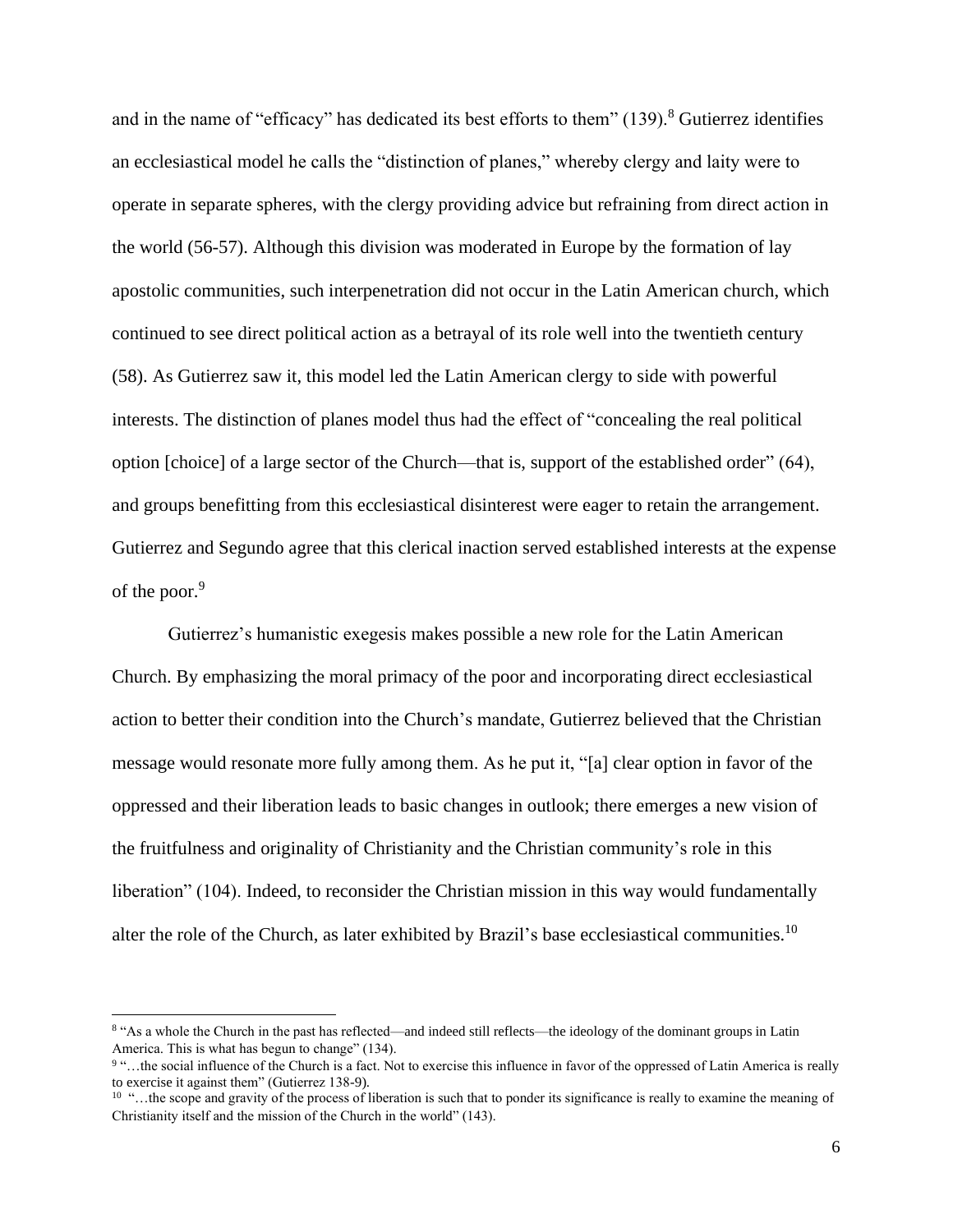One of the most controversial innovations of Gutierrez and Segundo is the concept of *orthopraxis* – right action. <sup>11</sup> Gutierrez saw orthodoxy and orthopraxis as mutually reinforcing, with one informing the other. He sought to balance what he saw as an excessive emphasis on doctrine at the expense of action, and urged the Church to "modify the emphasis, often obsessive, upon the attainment of an orthodoxy which is often nothing more than fidelity to an obsolete tradition or a debatable interpretation" (Gutierrez 1973:10). As we might expect, Gutierrez saw theological speculation as occurring only in the wake of *praxis*, and regarded "human action as the point of departure for all reflection" (Gutierrez 1973:9).<sup>12</sup>

## *A Return to the Early Church?*

Gutierrez claimed to be recovering a focus on the poor found in the gospels but obscured by Church practice in the intervening centuries, a view shared by other Latin American liberation theologians and intellectuals (Gutierrez 36, Segundo 90-91, Miranda 164). While there is indeed a substantial focus on the poor in the gospels, particularly in Matthew and Luke, this focus is on their superior claim to the Kingdom of Heaven rather than on the injustice of their temporal situation or any prospect of redressing it politically.<sup>13</sup> Notably, Jesus did not denounce exploitation of Jews by Romans, or of traditional Jews by their Hellenized counterparts. While converts are enjoined to give their possessions to the poor (Matthew 19:21, Mark 10:21), this seems to be principally for the benefit of the convert's soul rather than calibrated to have any salutary social effect. The general impression is one of an acceptance of temporal injustice as an insignificant obstacle to salvation. Rather than (as alleged) a recovery of the practices of the

<sup>&</sup>lt;sup>11</sup> Compare the fourth element of the Buddhist Noble Eightfold Path.

<sup>&</sup>lt;sup>12</sup> Gutierrez seems to be urging a process analogous to Goodman's method of "working from both ends" (Goodman 1955), as well as Rawls's reflective equilibrium (Rawls 1971).

<sup>&</sup>lt;sup>13</sup> "Blessed are the poor in spirit, for theirs is the kingdom of heaven" (Matthew 5:3). "Blessed are you who are poor, for yours is the kingdom of God" (Luke 6:20). "For you always have the poor with you, but you will not always have me" (Matthew 26:9- 11). All quotations NRSV. The attitude seems to be one of acknowledging the privileged moral status of the poor but of avoiding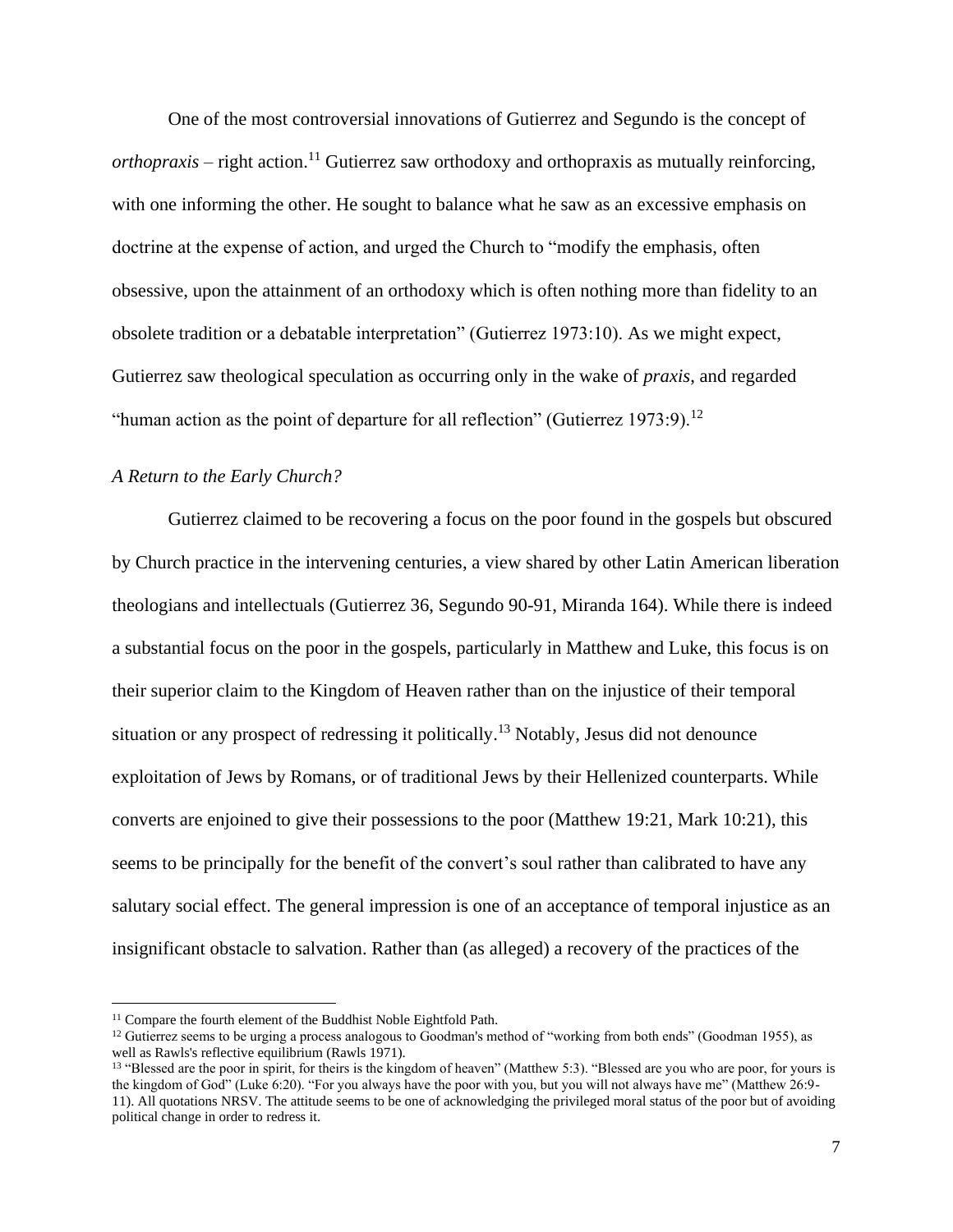early church, liberation theology's focus on systematically improving the material condition of the poor is clearly an innovation, understandable only in the light of humanism.

Similarly, while the activities of the early Church were indeed principally focused on the giving of alms, there are strong indications that the temporal prosperity of the poor was not the main motivation for this behavior. Augustine's central argument in *The City of God* is that the Earthly City (Rome) and the City of God are in conflict, with the City of God destined to triumph (Book XIX). Notably, the Earthly City is characterized by an immersion in the concerns of this world. Augustine reproves this mundane focus, and implies that even the fall of Rome need be of no concern to pious Christians whose only care ought to be their souls (Book XX). Augustine was well aware that the conquest of Italy by Lombards and Goths meant death and misery for hundreds of thousands of Christians, yet he at no point urges armed resistance.

We can see a legacy of Stoicism here. A point of agreement between late-antique Stoicism and neo-Platonism was the irrelevance of external circumstances to virtue. To be a truly good person consisted in acting rightly no matter the cost. Virtue, the saying went, is sufficient for happiness, and as Aristotle puts it, a man may be happy even under torture (Nicomachean Ethics 8.13.1153b, 19-21). The sublime indifference of Socrates to the dire consequences of acting rightly was admired and imitated by the Stoics, and both Epicurus and Marcus Aurelius instance the irrelevance of external conditions to human virtue.<sup>14</sup>

This Stoic attitude pervaded the Roman aristocracy and was quickly adopted by the early Church, persisting into the middle ages. Pope Gregory I sanctimoniously reproved the Bishop of Vienne for teaching Latin grammar:

"But it afterwards came to our ears, what we cannot mention without shame, that your Fraternity is in the habit of expounding grammar to certain persons. This

<sup>&</sup>lt;sup>14</sup> Marcus Aurelius, at least, was not perfectly consistent in this view. Even as he held that external circumstances were irrelevant to his own virtue, he defended the empire's borders and strove mightily to better his subjects' circumstances even though, on the basis of the views presented in his *Meditations*, such actions could not possibly benefit them in the slightest.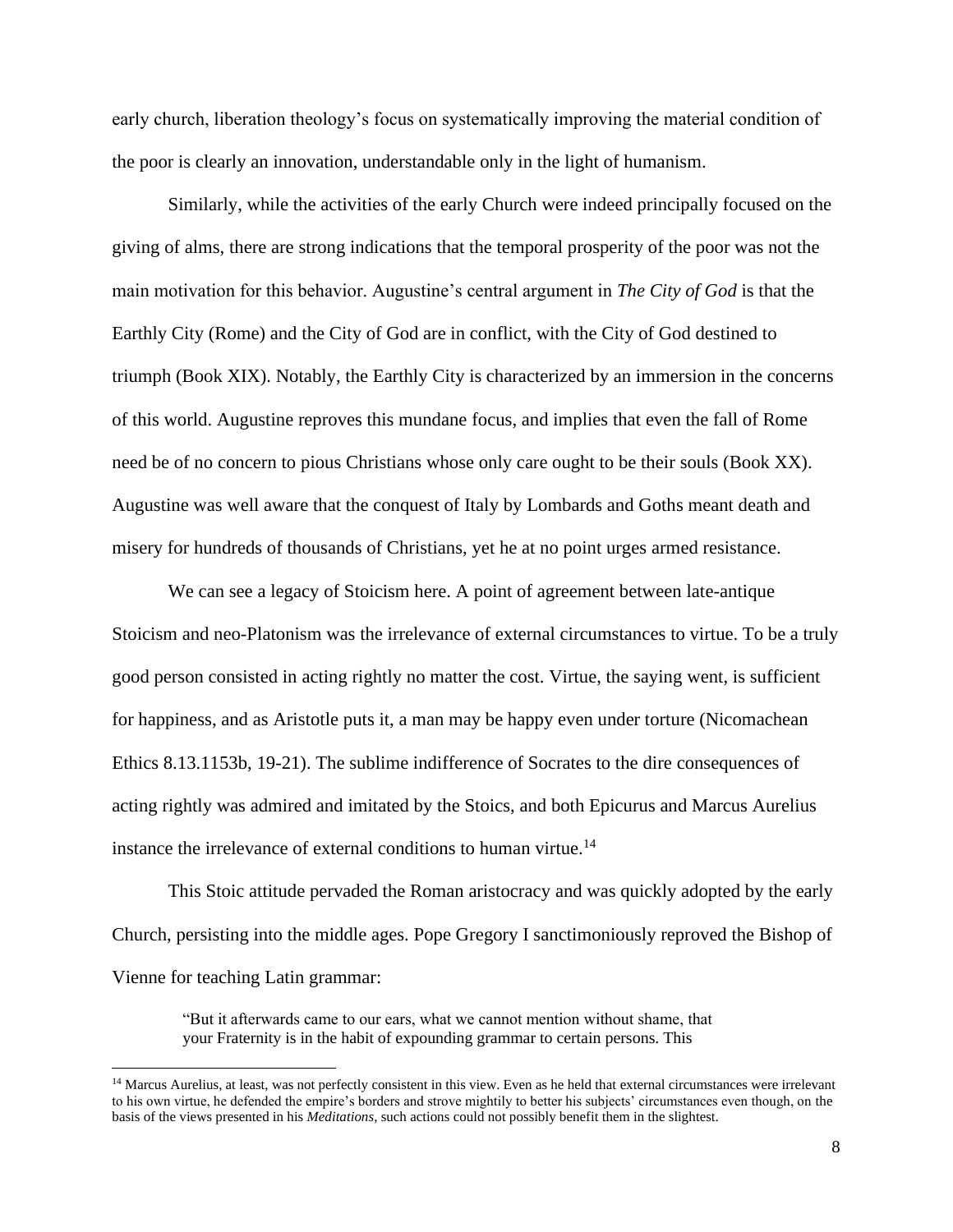thing we took so much amiss, and so strongly disapproved it, that we changed what had been said before into groaning and sadness." (Gregory I, Letter to Desiderius).

As we might expect, this hostility to popular education accompanied a dramatic decline of living standards during the centuries after Constantine's conversion of the empire in 306.

There is another sense in which the contemporary program of liberation theology differs markedly from the early, Augustinian church. Liberation theology's focus on individual human agency resembles the (heretical) Pelagianism against which Augustine fulminated (*De spiritu et littera*), in the sense that it considers reprobate man's self-improvement possible. Gutierrez wrote that "Humankind is seen as assuming conscious responsibility for its own destiny. The gradual conquest of true freedom leads to the creation of a new humankind and a qualitatively different society"  $(36)$ .<sup>15</sup> The idea of assuming conscious responsibility for human destiny, as Gutierrez advocates, would have struck Augustine as an instance of the sin of pride, and attempts to build up the Earthly City as at best fruitless diversions from the real task of building the City of God. Going to the heart of the question, Gutierrez asks how we might "relate the work of building a just society to the absolute value of the Kingdom" (135). While Augustine would of course emphasize the value of the Kingdom, Gutierrez answers that we must perceive "the presence of the Lord in history, who encourages us to be artisans of this process" (136). Ultimately, "…the goal is the *creation of a new man*" (146).

These considerations show that liberation theology is not simply a return to early Christian practice. As we will see when considering Shi'a Islam, there may be advantages to the presentation of reform programs as a recapitulation of ancient tradition.<sup>16</sup> Nevertheless, it is clear that liberation theology is motivated by temporal concerns that would have found no place in an early church certain of the impending *eschaton*.

<sup>&</sup>lt;sup>15</sup> "Latin Americans, by participating in their own liberation, gradually are taking hold of the reins of their historical initiative and perceiving themselves as artisans of their own destiny" (68).

<sup>&</sup>lt;sup>16</sup> Compare the composition of the biblical book of Deuteronomy.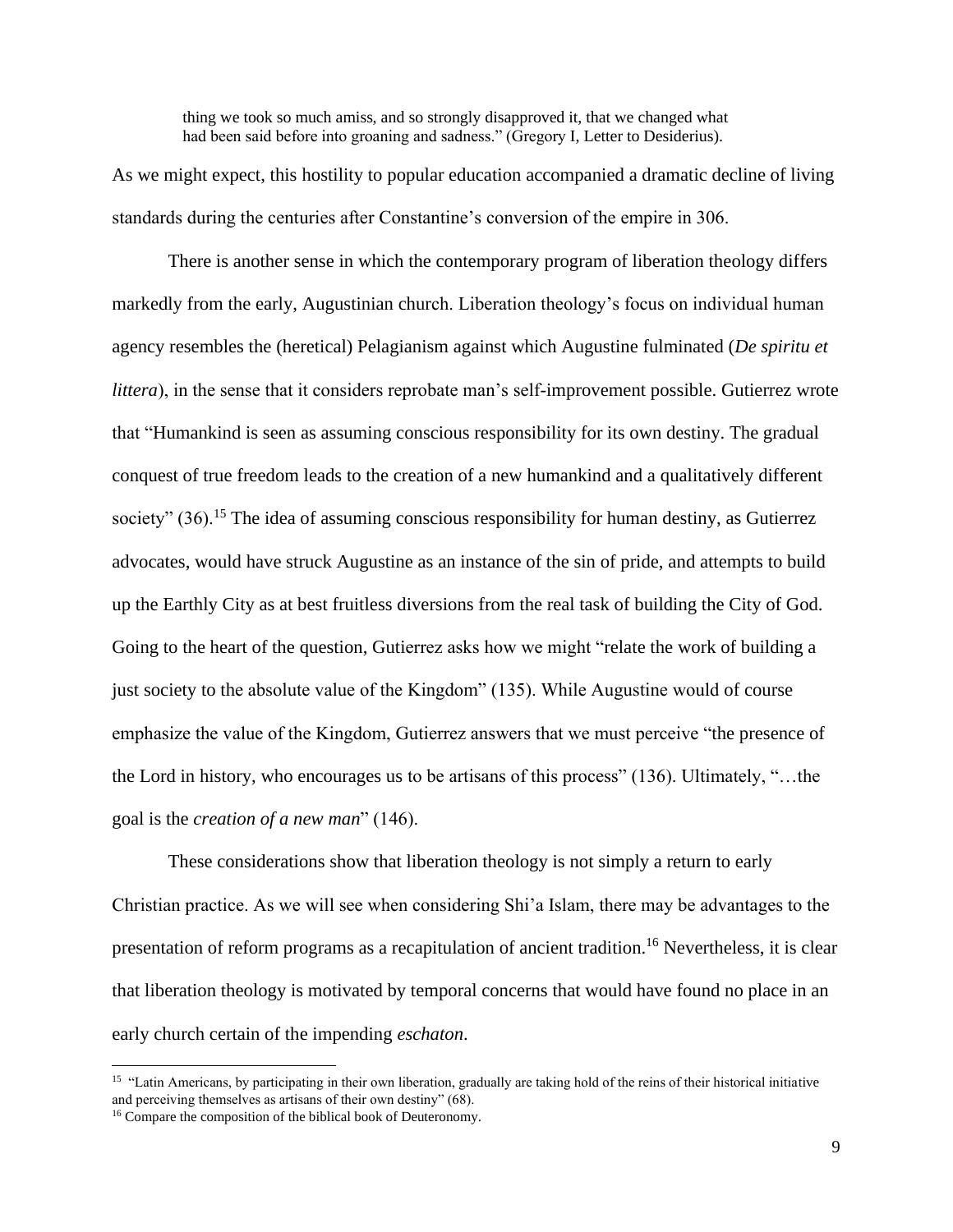# *Iranian Liberation Theology*

As we observed in the Latin American case, adherence to rigidly-defined practices (the distinction of planes model) in the face of a changing social reality creates tension, inviting theological entrepreneurs to propose a new exegesis that enables a more useful understanding of contemporary conditions. One such theological innovator, Ali Shariati, provided a revolutionary exegesis of Islam that motivated the Iranian Revolution of 1979. The Iranian Shi'a clergy occupied a similar position to their Latin American Catholic counterparts, in that they viewed their clerical role as precluding involvement in contemporary politics. While prior revolutionary movements like the *Fedayeen-e-Khalq* had been explicitly Marxist in nature, their doctrine had failed to gain purchase in Iranian society (Irfani 117).<sup>17</sup> By contrast, Shariati proposed a revolutionary reinterpretation of Shi'a Islam suited to modern conditions. He castigated both the traditional clergy and the Marxist intellectuals for "severing their relations with society and the masses" (118), and argued that the original version of Islam was "opposed to despotism, capitalism, colonialism and conservative clericalism" (96).

Like Gutierrez and Segundo, Shariati focused on the obligation to alleviate suffering, poverty and injustice in the present world. Taking seriously the Prophet's injunction to strive for earthly equity (*qest*), Shariati saw the world as the scene of a grand battle between the forces of *touhid* (belief in God's unity, implying an obligation to help our fellows) and *shirk* (polytheism, or the elevation of false idols).<sup>18</sup> Echoing Gutierrez on *praxis*, Shariati argued that the essence of *touhid* lay in contact with the people (*al-nas*) and in revolutionary activity on their behalf (Shariati 521).

<sup>&</sup>lt;sup>17</sup> Not least because, as Shariati later put it, "the social backwardness and impoverished cultural perspective of the masses had been cleverly exploited by vested interests in the secular and religious domains" (90).

<sup>&</sup>lt;sup>18</sup> It is interesting to see the reverberations of Manicheism across the centuries. The belief in cosmic duality seems to align deeply with human psychology.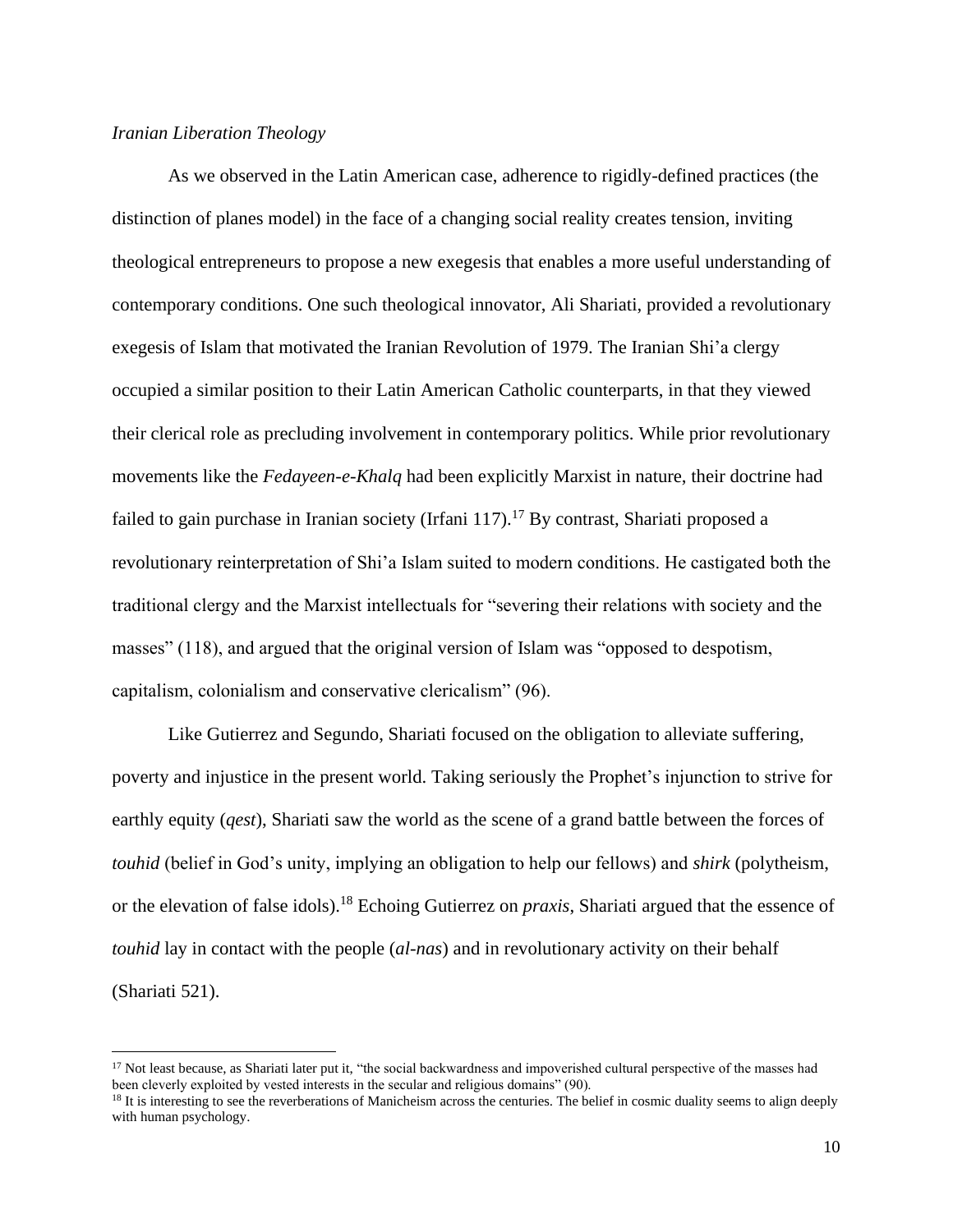Shariati rejected liberalism, conservatism *and* reformism (which he called gradualism). He instead suggested following the Prophet's approach of retaining the form of a practice but changing its content (Irfani 122). He argued that only by this means can a revolutionary movement retain contact with the people, and that it is impossible to inject new ideas without organic roots into a polity. While this is certainly more forthrightly stated, the fundamental theological innovation of a new exegesis in an old form parallels the subtle maneuvers of Gutierrez and Segundo. In the Shi'a case, the departure from past practice is more explicitly acknowledged: a contemporary saw Shariati as engaged in a battle "to release Islam from the shackles of medieval thought" (Irfani 91). However, Shariati himself argued that he was simply returning to Islam as practiced by the (very) early ummah (Irfani 133).

Like his Latin American contemporaries, Shariati provides a new exegesis allowing the clergy to confront prevailing social problems by redefining faith in terms of practice, and making the fight for earthly equity central to clerical and pastoral activity (compare *orthopraxis*). In addition, he presents this new exegesis not as an innovation but as a return to the practices of the early faith community. His embrace of the *al-nas* as the basis for reflection resembles Segundo's insistence on the perspectival and contingent nature of theology, and the explicit disavowal of the material entanglements entailed by *shirk* is virtually identical to Gutierrez's 'internal liberation'. The moral primacy of the *al-nas* is also directly comparable to the "option for the poor" enunciated by Gutierrez and Sobrino. It seems clear that both movements are responding to a theological landscape where human concerns have moved from the periphery to the center, and where the next world is no longer quite the palliative it once was. As we shall see, Marxism also confronted these questions, but the Marxist response diverges markedly from that articulated by liberation theologians.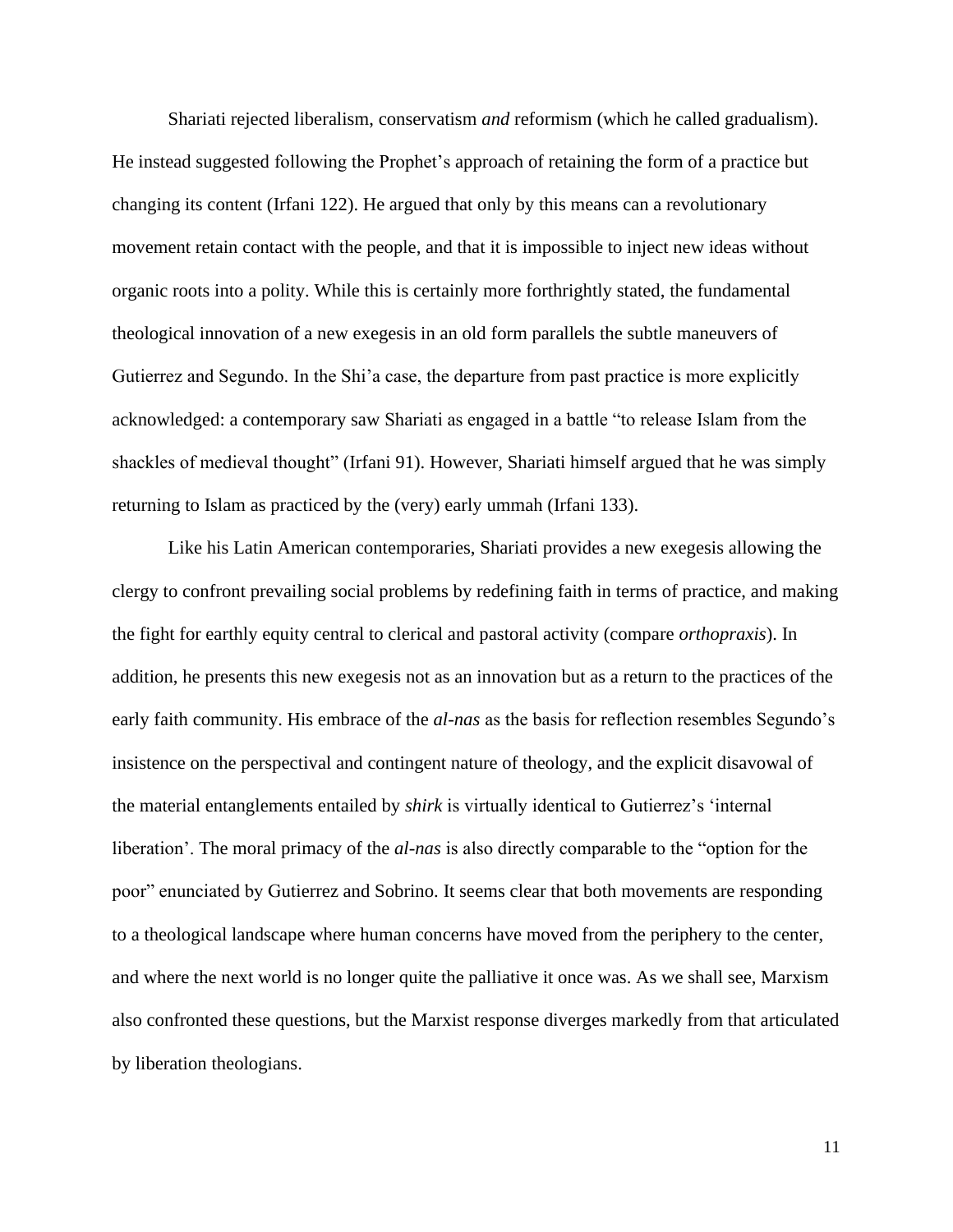## *Is Liberation Theology Marxist?*

Dictionary definitions of liberation theology advert directly to its Marxism (*e.g.* Dictionary of Historical Terms p.203).<sup>19</sup> This relationship is initially puzzling.<sup>20</sup> After all, as one Latin American cleric put it, "we Catholics believe in God, and they don't" (Goshko 2). However, while Marx criticized religion as productive of "illusory happiness" (Critique 53), he also argued that it constitutes a genuine response to the frustration of creative essence through alienation of labor (Critique 132). Marx saw religion as a social product generated by particular forms of society, a product that will be corrected and improved in the first revolutionary phase (Theses on Feuerbach  $#7$ ).<sup>21</sup> Despite its utility, Marx thought that the community provided by religion was ultimately inauthentic, leading him to characterize religion as "the opium of the people" (Critique p.131). He argued that this self-alienation will be overcome only after the first phase, when the religious world is "resolved into its secular basis" (Theses on Feuerbach #4).

Marx's famous replacement of Hegel's *Geist* with man and his insistence that only the actual is real parallel the Church's Vatican II admissions of human centrality and liberation theology's express focus on *praxis*. <sup>22</sup> The loss of species-being through the development of classes (Jewish Question p.35) and the division of labor fosters alienation, reaching its greatest extent under precisely the conditions of *Shirk* described by Shariati. Marx's nuanced view that political emancipation to some extent prevents social emancipation (Jewish Question 30-31)

 $19$  Gutierrez saw the evolution of theology as paralleling the evolution of philosophy, instancing Hegel, Feuerbach and Marx as philosophers to whom theologians have been compelled to respond (219).

 $20$  The confusion extended all the way to the top. The Washington Post reported in 1983 that "Vice President Bush has become the second high administration official in two days to express concern over the support that Catholic clergymen are giving Marxist revolution in places like El Salvador. Bush...told a private forum of prominent former officials and opinion leaders from North and South America that he is unable to understand how priests can reconcile their faith with Marxist ideas and tactics. Some quoted him as saying, "Maybe it makes me a right-wing extremist, but I'm puzzled. I just don't understand it" (Goshko 1). <sup>21</sup> Segundo argues that Marx interpreted religion in two ways: as part of the superstructure that will be corrected and improved along with the state in the first revolutionary phase, and as an explicit error impeding popular happiness (59). Segundo argues that although this second interpretation (from the Critique) has dominated, the first is more consistent with the rest of Marx's thought.

 $22$  Marx wrote that "Hegel proceeds from the state and makes man into the subjectified state; democracy starts with man and makes the state objectified man…just as it is not religion that creates man but man who creates religion, so it is not the constitution that creates the people but the people which creates the constitution." (Critique 30).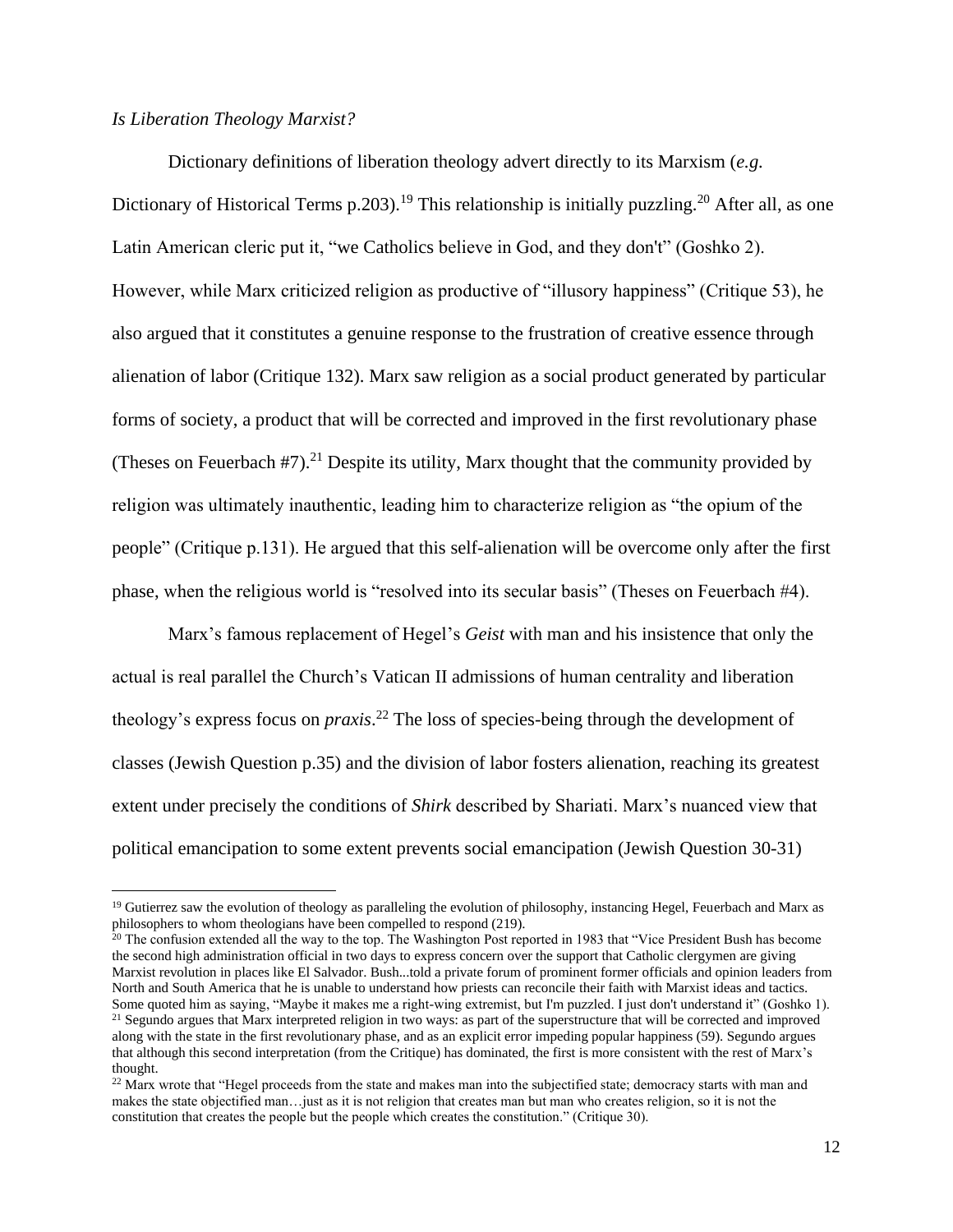recalls Gutierrez's concept of inner liberation (compare Marcuse's "democratic unfreedom" (One Dimensional Man p.1)). Marx's discussion of exploitation (Capital vol. 1) and the labor theory of value resemble liberation theology's focus on social justice. Gutierrez would enthusiastically agree with Marx's statement to the effect that if the proletariat did not create the revolution for themselves, they would not be worthy of receiving it (Critique  $72-73$ ).<sup>23</sup> Segundo's insistence on the inevitability of bias recalls critical theory and the Frankfurt School. In general, it seems that Marxism and liberation theology articulate similar diagnoses of the modern condition.<sup>24</sup>

A major point of resemblance is with the post-Marxist philosopher Emmanuel Levinas.<sup>25</sup> Levinas emphasized the primacy of the human Other. He argued that the Other is not fully knowable and cannot be made into an object of the self, and that face-to-face interactions with others are irreducible, existing only as totalities. "The Other precisely reveals himself in his alterity, not in a shock negating the I, but as the primordial phenomenon of gentleness" (Totality and Infinity 150). It is this event of being in relation with the Other (which Levinas calls variously "expression," "invocation," and "prayer") that forms the ethical (and indeed religious) basis of his philosophy (Is Ontology Fundamental 3-5). Ethics so understood involves being in a non-subsumptive relationship with the Other – one in which our individuality is retained and enhanced by the appreciation of an Other whom we can never truly know but toward whom we bear "infinite responsibility" (Totality and Infinity 215). Compare Gutierrez's assertion that "[i]n human love there is a depth which the human mind does not suspect: it is through it that persons encounter God" (238), and his characterization of faith as "an act of trust…a going out of one's

<sup>&</sup>lt;sup>23</sup> Compare Gutierrez: "But in order for this liberation to be authentic and complete, it has to be undertaken by the oppressed themselves and so must stem from the values proper to them. Only in this context can a true cultural revolution come about" (91). <sup>24</sup> "…contemporary theology does in fact find itself in direct and fruitful confrontation with Marxism, and it is to a large extent due to Marxism's influence that theological thought, searching for its own sources, has begun to reflect on the meaning of the transformation of this world and human action in history" (Gutierrez 1973:8).

<sup>25</sup> Levinas is perhaps better described as post-Heideggerian.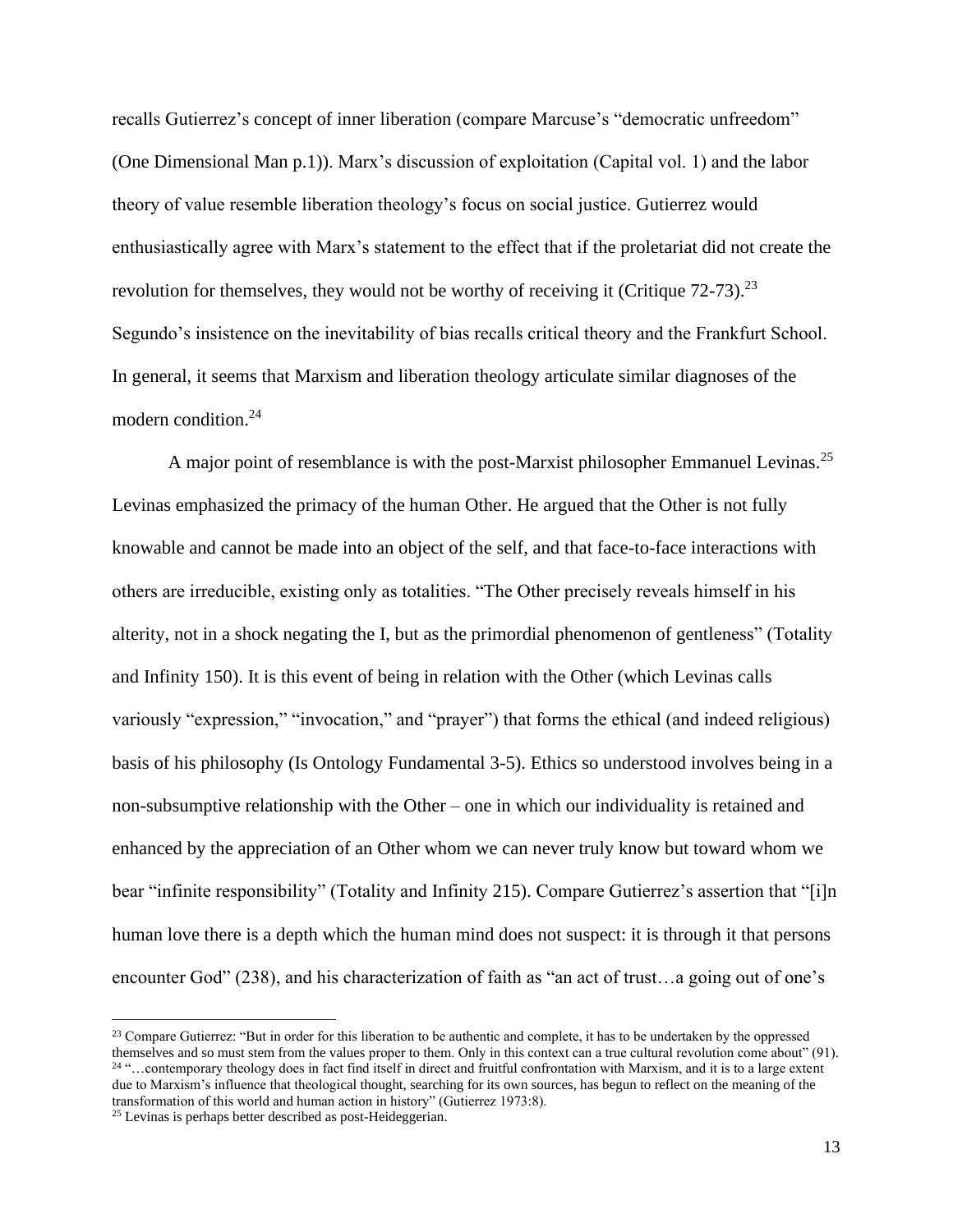self" (6) and "the gift of one's self to the Other" (7). Gutierrez cites Bonhoeffer's claim that the purpose of freedom is to help others (36), and argues beautifully that "an awareness of the need for self-liberation is essential to a correct understanding of the liberation process. It is not a matter of "struggling for others," which suggests paternalism and reformist objectives, but rather of becoming aware of oneself as not completely fulfilled and as living in an alienated society. And thus one can identify radically and militantly with those—the people and the social class who bear the brunt of oppression" (146). Levinas' secular notion of the Other seems to have provided liberation theologians with a modern articulation of an impeccably Biblical concept.

As we have just seen, Marx observed, in embryo, the aspects of modernity that impel liberation theology's new exegesis. In addition, we have already seen the reliance Gutierrez and Segundo place on post-Marxist theorists like Marcuse and Levinas. However, the Marxist program of change, particularly as articulated by post-Marxist scholars, goes beyond what liberation theologians would be able to accommodate within their (admittedly wide) exegetical scope. Gutierrez argued that the alignment between liberation theologians and Marxists is the fleeting product of a polarized society, and that in a society featuring more complex relationships there would not be such an easy correspondence  $(104)$ <sup>26</sup> We should not assume such a direct correspondence between 'workers' and 'the poor' in other contexts. Intriguingly, Gutierrez presented the humanistic turn of Vatican II as a response to the prevalence of atheism in the world (152). He regarded Marxist revolutionaries as concerned not with the interests of the poor but with instigating revolution no matter the costs.<sup>27</sup> As we have seen, Shariati argued that Marxists had failed to root their revolutionary movement among the people by reinterpreting existing traditions in new and useful ways. Most fundamentally, it is precisely this proclivity for

<sup>&</sup>lt;sup>26</sup> "On this continent, the oppressed and those who seek to identify with them face ever more resolutely a common adversary, and therefore, the relationship between Marxists and Christians takes on characteristics different from those in other places" (104). <sup>27</sup> "Guerrilla groups appeared, intending quickly to mobilize the masses: they did this by urging them to follow a radical line more than through an organization really representing their interests" (89).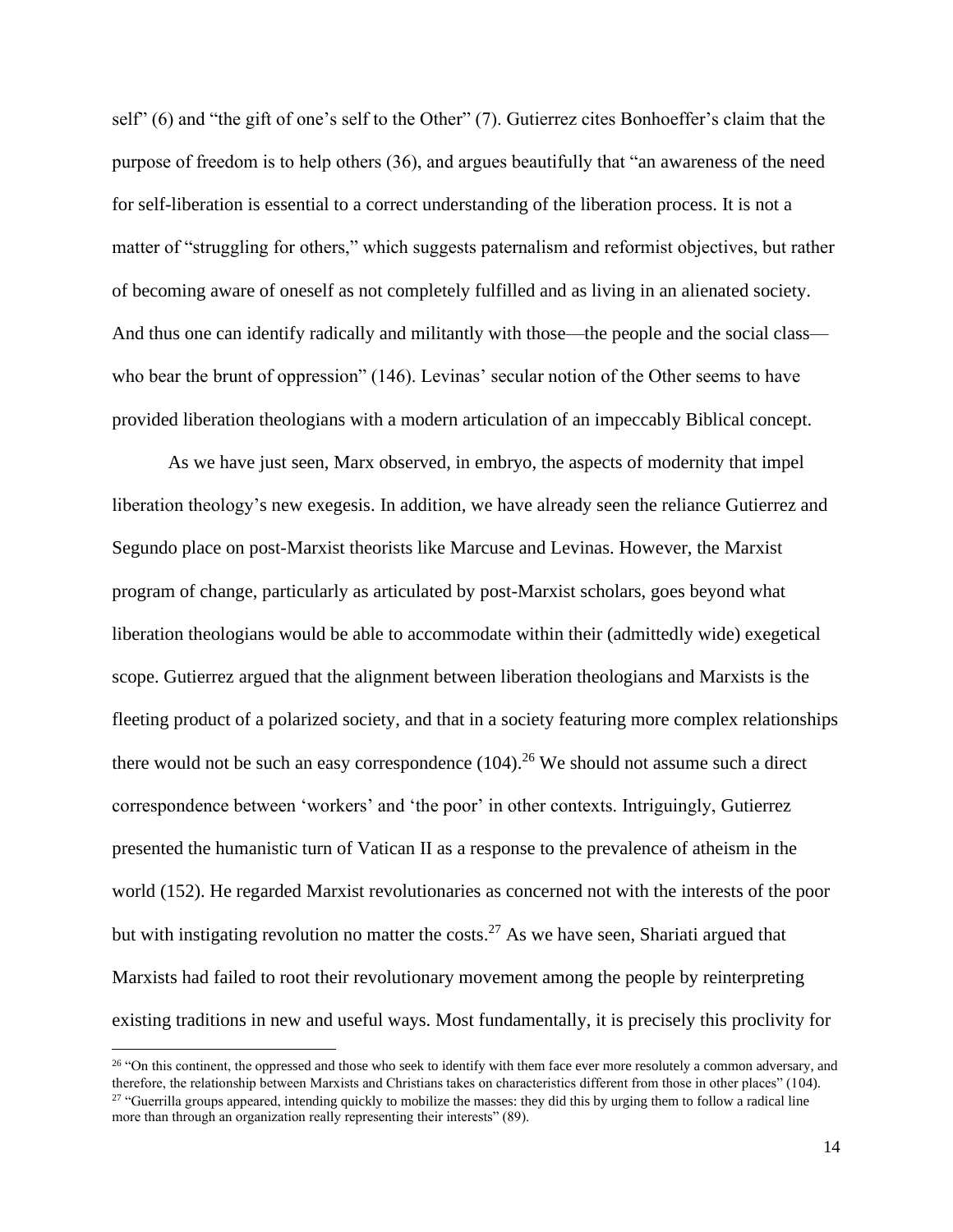innovation that distinguishes Marxism from liberation theology. In its concern to remain in solidarity with the poor, liberation theology achieves admittedly radical ends by necessarily conservative means (Shariati's "fourth way"). This fundamental methodological distinction from Marxism may explain liberation theology's success in contexts where explicitly Marxist approaches have been discredited.

### *Conclusion*

In this essay, I have shown the deep resemblances between liberation theology as practiced in Latin America and Iran, and I have argued that both movements can be seen as an accommodation of modernity. Their resemblance is enhanced by the repressive nature of the respective clerical environments and the latent inequality within the pastoral populations. In addition, I have shown that the claims made by liberation theologians to be returning to the practices of the early faith community are largely false, and that liberation theology is an ineluctably modern response to a characteristically modern problem. I have pointed out distinctions between the practices of the early church and the program urged by liberation theologians, and I have given Shariati's well-developed rationale for disguising innovation as textual fidelity.

Finally, I have argued that although liberation theology shares Marx's diagnosis of modernity, liberation theology articulates a distinct program of change characterized by the appropriation of conservative instruments for radical purposes. This distinction means that liberation theology, far from being a Marxist project, is in fact an alternative means of redressing a problem that appears to be widely acknowledged both in religion and in philosophy: the problem of modernity, or as Bonhoeffer put it, speaking of God in a world that has come of age.

15